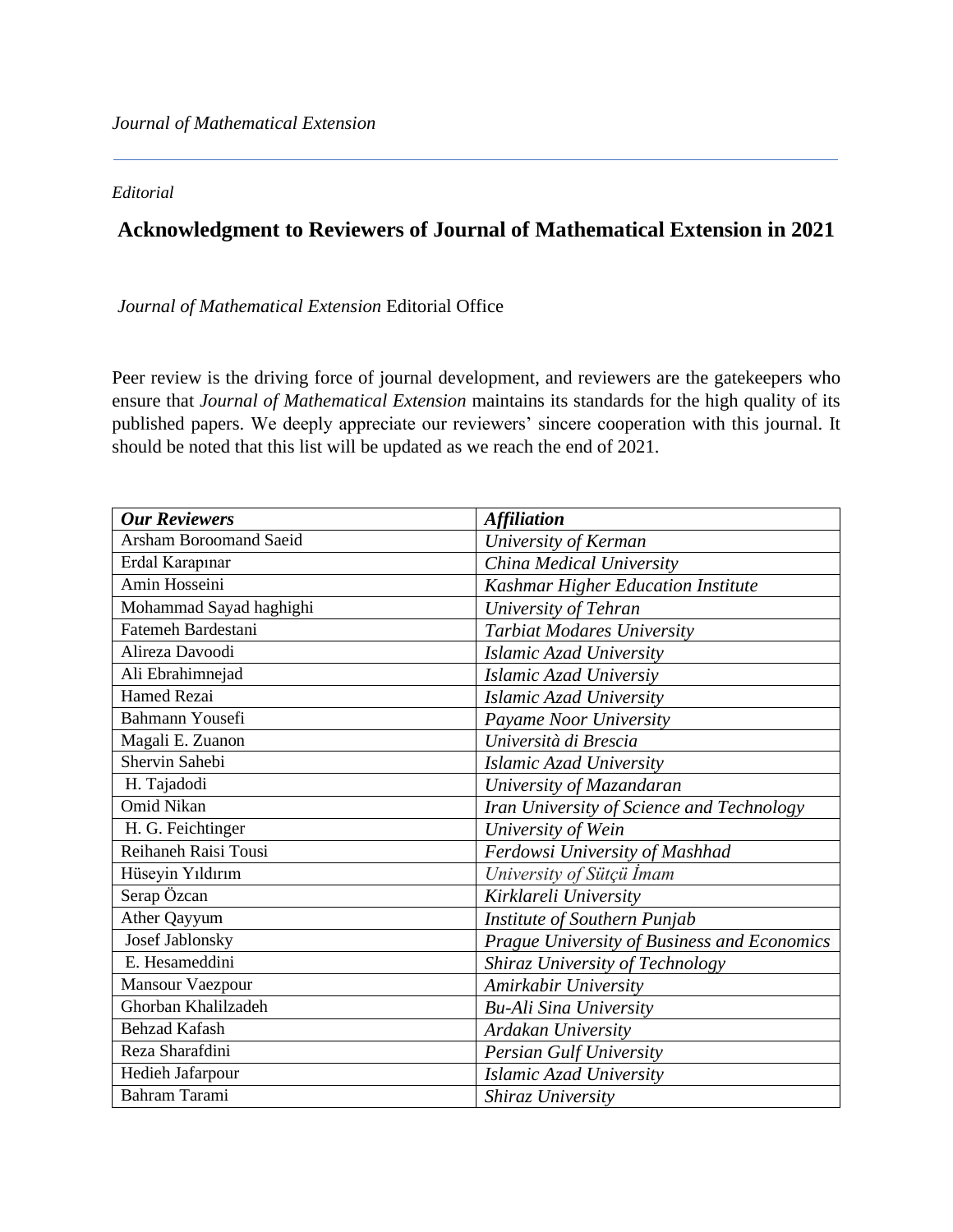| Zahra Khodadadi                | Islamic Azad University                   |
|--------------------------------|-------------------------------------------|
| Giorgio Nordo                  | Messina Universtiy                        |
| Simin Mehran                   | Islamic Azad University                   |
| Sedigheh Jahedi                | Shiraz University of Technology           |
| Ilya Spitkovsky                | <b>New York University</b>                |
| Prof. Q. Meng                  | Northeastern University                   |
| F. Wanke                       | Federal University of Rio de Janiero      |
| Sara Fanati Rashidi            | Islamic Azad University                   |
| Javad Gerami                   | Islamic Azad University                   |
| Mansooreh Deldar               | Islamic Azad University                   |
| Sara Sekhavatizadeh            | <b>Tarbiat Modares University</b>         |
| Mechael Ogundiran              | Obafemi Awolowo University                |
| Shahram Rezapour               | China Medical University and Azarbaijan   |
|                                | Shahid Madani University                  |
| Mohammed K. A. Kaabar          | <b>Washington State University</b>        |
| Zeynep Kayar                   | Yüzüncü Yıl University                    |
| Amin Jajarmi                   | University of Bojnord                     |
| Abolfazl Niazi Motlagh Motlagh | University of Bojnord                     |
| Janko Bracic                   | University of Ljubljana                   |
| A. Bourhim                     | Syracuse University                       |
| Mohammad Sababheh              | University of Sharjah                     |
| Mohammad Esmael Samei          | <b>Bu-Ali Sina University</b>             |
| Noradin Parandin               | Islamic Azad University                   |
| Mostafa Zebarjad               | Islamic Azad University                   |
| Nasrin Eghbali                 | University of Mohaghegh Ardabili          |
| Alireza Gilani                 | Islamic Azad University                   |
| Zoran D. Mitrovic              | University of Banja Luka                  |
| Akbar Paad                     | University of Bojnord                     |
| M. Hycko                       | University of Tokyo                       |
| Maria Dobritoiu                | University of Petrosani                   |
| Mohammad Hossein Akrami        | Yazd University                           |
| Fatemeh Ahangari               | Alzahra University                        |
| H. Hosseini Giv                | University of Sistan and Baluchestan      |
| MIRCEA CRASMAREANU             | AI. I. Cuza University                    |
| Sujit Ghosh                    | Krishnagar Government College             |
| Alireza Moazzen                | University of Bojnord                     |
| A. Morassaei                   | University of Zanjan                      |
| H. R. Moradi                   | Islamic Azad University                   |
| I. H. Gumus                    | Adiyaman University                       |
| Rajab Ali Borzooei             | Shahid Beheshti University                |
| Marjan Sheibani                | Semnan University                         |
| Sanaz Rivaz                    | Babol noshirvani University of Technology |
| G. Caristi                     | University of Trieste                     |
| Rahmatollah Lashkaripour       | University of Sistan and Balouchestan     |
| Soheil Salahshour              | Islamic Azad University                   |